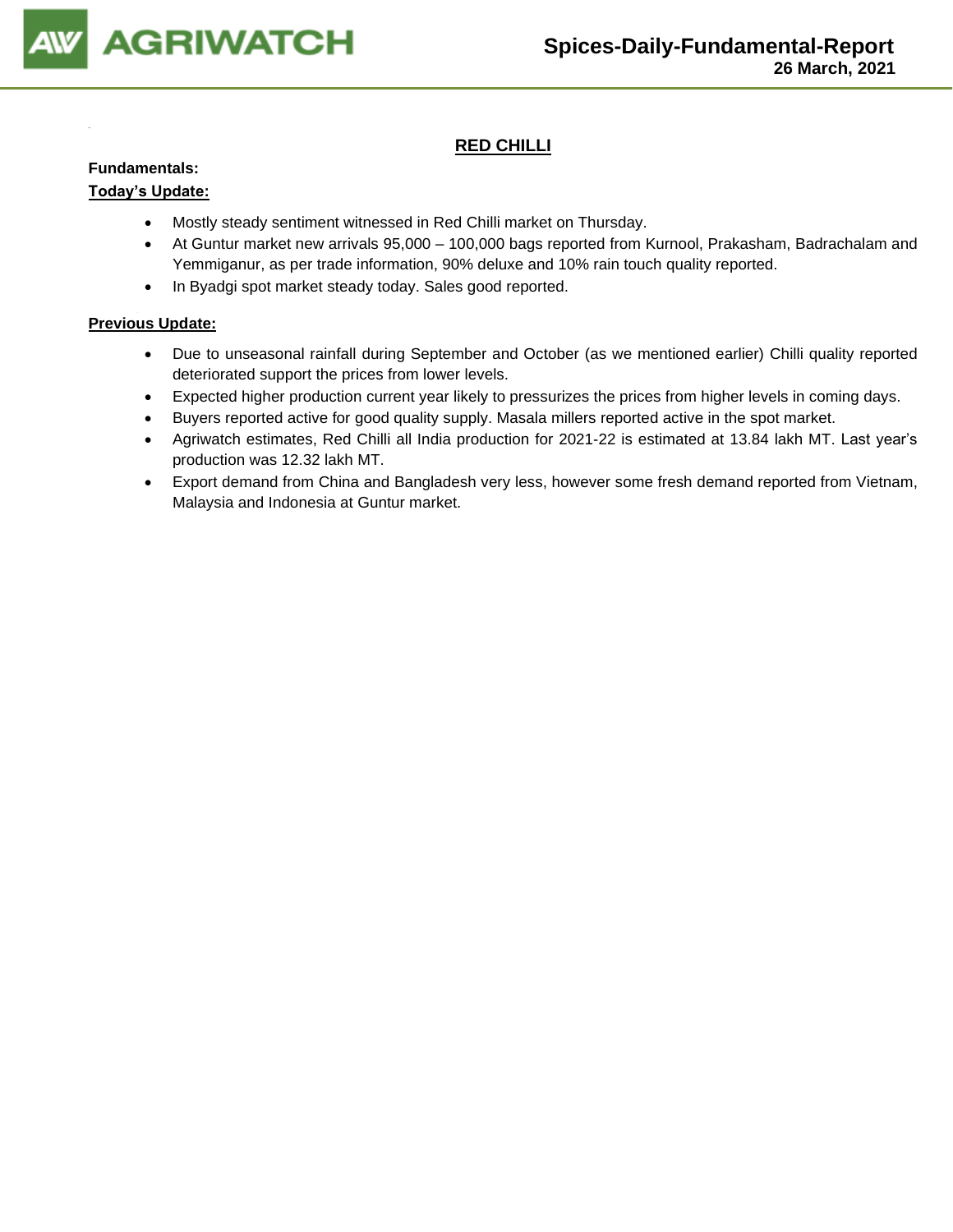

|                                                                                               |                  | Red Chilli Spot Market Prices(Loose): (Rs/Qtl) |                        |                        |                        |                        |                |
|-----------------------------------------------------------------------------------------------|------------------|------------------------------------------------|------------------------|------------------------|------------------------|------------------------|----------------|
|                                                                                               |                  |                                                | $25 -$                 | 25-Mar-                | 24-Mar-                | <b>24-Mar-</b>         |                |
| <b>State</b>                                                                                  | <b>Centre</b>    | Grade                                          | <b>Mar-21</b>          | 21                     | 21                     | 21                     | Change         |
|                                                                                               |                  |                                                | Low                    | High                   | Low                    | High                   |                |
|                                                                                               |                  | <b>NCDEX Quality</b>                           | 11800                  | 12200                  | 11800                  | 12200                  | <b>Unch</b>    |
|                                                                                               |                  | <b>LCA 334</b>                                 | 12300                  | 12800                  | 12300                  | 12800                  | <b>Unch</b>    |
|                                                                                               |                  | Teja                                           | 14000                  | 15300                  | 14500                  | 15200                  | 100            |
|                                                                                               |                  | No. 273                                        | 14000                  | 14800                  | 14000                  | 14800                  | <b>Unch</b>    |
|                                                                                               | <b>Guntur</b>    | No. 5                                          | 13000                  | 14000                  | 13000                  | 14000                  | <b>Unch</b>    |
|                                                                                               |                  | Fatki                                          | 8000                   | 10000                  | 8000                   | 10000                  | <b>Unch</b>    |
|                                                                                               |                  | Byadgi                                         | 15500                  | 16000                  | 15500                  | 16000                  | <b>Unch</b>    |
|                                                                                               |                  | <b>US 341</b>                                  | 14500                  | 15500                  | 14500                  | 15500                  | <b>Unch</b>    |
| <b>Benchmark</b><br><b>Andhra Pradesh</b><br>market<br>Telangana<br><b>Delhi</b><br>Karnataka |                  | Denvor Delux                                   | 14500                  | 15500                  | 14500                  | 15500                  | <b>Unch</b>    |
|                                                                                               |                  | Indam <sub>5</sub>                             | 13000                  | 14000                  | 13000                  | 14000                  | <b>Unch</b>    |
|                                                                                               |                  | Teja                                           | 13300                  | 14600                  | 13300                  | 14600                  | <b>Unch</b>    |
|                                                                                               |                  | Wonder Hot                                     | 14600                  | 16300                  | 14600                  | 16300                  | <b>Unch</b>    |
|                                                                                               | Warangal         | 341                                            | 12600                  | 15200                  | 12600                  | 15200                  | <b>Unch</b>    |
|                                                                                               |                  | Denvor Delux                                   | 13700                  | 15500                  | 13700                  | 15500                  | <b>Unch</b>    |
|                                                                                               |                  | Paprika                                        | <b>NA</b>              | <b>NA</b>              | <b>NA</b>              | <b>NA</b>              |                |
|                                                                                               |                  | Fatki                                          | 7100                   | 10000                  | 7100                   | 10000                  | <b>Unch</b>    |
|                                                                                               |                  | Teja (Cold storage)                            | 13500                  | 14800                  | 13500                  | 14800                  | <b>Unch</b>    |
|                                                                                               | Khammam          | Teja (Non cold storage)                        | <b>NA</b>              | <b>NA</b>              | <b>NA</b>              | <b>NA</b>              | -              |
|                                                                                               |                  | No. 12                                         | <b>NA</b>              | <b>NA</b>              | <b>NA</b>              | <b>NA</b>              |                |
|                                                                                               |                  | <b>Indu 2070</b>                               | <b>NA</b>              | <b>NA</b>              | <b>NA</b>              | <b>NA</b>              |                |
| <b>Madhya Pradesh</b>                                                                         | <b>Bedia</b>     | Fatki                                          | 8000                   | 9000                   | 8000                   | 8500                   | 500            |
|                                                                                               |                  | Jhankar                                        | 14000                  | 15500                  | 13000                  | 14000                  | 1500           |
|                                                                                               |                  | Ganesh                                         | <b>NA</b>              | <b>NA</b>              | <b>NA</b>              | <b>NA</b>              |                |
|                                                                                               |                  | Teja(Khamam)                                   | 16800                  | 16800                  | 16800                  | 16800                  | <b>Unch</b>    |
|                                                                                               |                  | M.P. MacoTeja                                  | <b>NA</b>              | <b>NA</b>              | <b>NA</b>              | <b>NA</b>              |                |
|                                                                                               | <b>New Delhi</b> | Pala 12                                        | <b>NA</b>              | <b>NA</b>              | <b>NA</b>              | <b>NA</b>              | -              |
|                                                                                               |                  | <b>LCA 334</b>                                 | <b>NA</b>              | $N\overline{A}$        | <b>NA</b>              | <b>NA</b>              |                |
|                                                                                               |                  | Fatki                                          | <b>NA</b>              | <b>NA</b>              | <b>NA</b>              | <b>NA</b>              |                |
|                                                                                               |                  | Packing                                        | <b>NA</b>              | <b>NA</b>              | <b>NA</b>              | <b>NA</b>              | $\blacksquare$ |
|                                                                                               |                  | Dabbi                                          | <b>NA</b>              | <b>NA</b>              | <b>NA</b>              | ΝA                     | $\blacksquare$ |
|                                                                                               |                  | Guntur                                         | <b>NA</b>              | <b>NA</b>              | <b>NA</b>              | <b>NA</b>              |                |
|                                                                                               |                  | Kaddi                                          | <b>NA</b>              | <b>NA</b>              | <b>NA</b>              | <b>NA</b>              |                |
|                                                                                               |                  | Dabbi Dlx Local                                | 26000                  | 30500                  | <b>NA</b>              | <b>NA</b>              |                |
|                                                                                               |                  | Dabbi Medium Best (Local)                      | 22000                  | 25000                  | <b>NA</b>              | <b>NA</b>              |                |
|                                                                                               |                  | Dabbi Best (Bellary)                           | <b>NA</b>              | <b>NA</b>              | <b>NA</b>              | <b>NA</b>              |                |
|                                                                                               |                  | <b>KDL Deluxe (Local)</b>                      | 24000                  | 28500                  | <b>NA</b>              | <b>NA</b>              | $\blacksquare$ |
|                                                                                               |                  | <b>KDL Deluxe (Bellary)</b>                    | <b>NA</b>              | <b>NA</b>              | <b>NA</b>              | <b>NA</b>              |                |
|                                                                                               | <b>Byadgi</b>    | <b>KDL Best(Local)</b>                         | 20000                  | 23500                  | <b>NA</b>              | <b>NA</b>              |                |
|                                                                                               |                  | <b>KDL Best(Bellary)</b>                       | <b>NA</b>              | <b>NA</b>              | <b>NA</b>              | <b>NA</b>              |                |
|                                                                                               |                  | <b>KDL Medium</b>                              | 6500                   | 8500                   | <b>NA</b>              | <b>NA</b>              |                |
|                                                                                               |                  | Denvor Deluxe                                  | <b>NA</b>              | <b>NA</b>              | <b>NA</b>              | <b>NA</b>              |                |
|                                                                                               |                  | 2043                                           | 20000                  | 23500                  | <b>NA</b>              | <b>NA</b>              |                |
|                                                                                               |                  | 5531<br>C <sub>5</sub>                         | <b>NA</b><br><b>NA</b> | <b>NA</b><br><b>NA</b> | <b>NA</b><br><b>NA</b> | <b>NA</b><br><b>NA</b> |                |
|                                                                                               |                  |                                                |                        |                        |                        |                        |                |
|                                                                                               |                  | <b>KDL Fatki</b>                               | 2500                   | 3500                   | <b>NA</b>              | <b>NA</b>              | $\blacksquare$ |
|                                                                                               |                  | Seed Fatki                                     | 5000                   | 8000                   | <b>NA</b>              | <b>NA</b>              | $\blacksquare$ |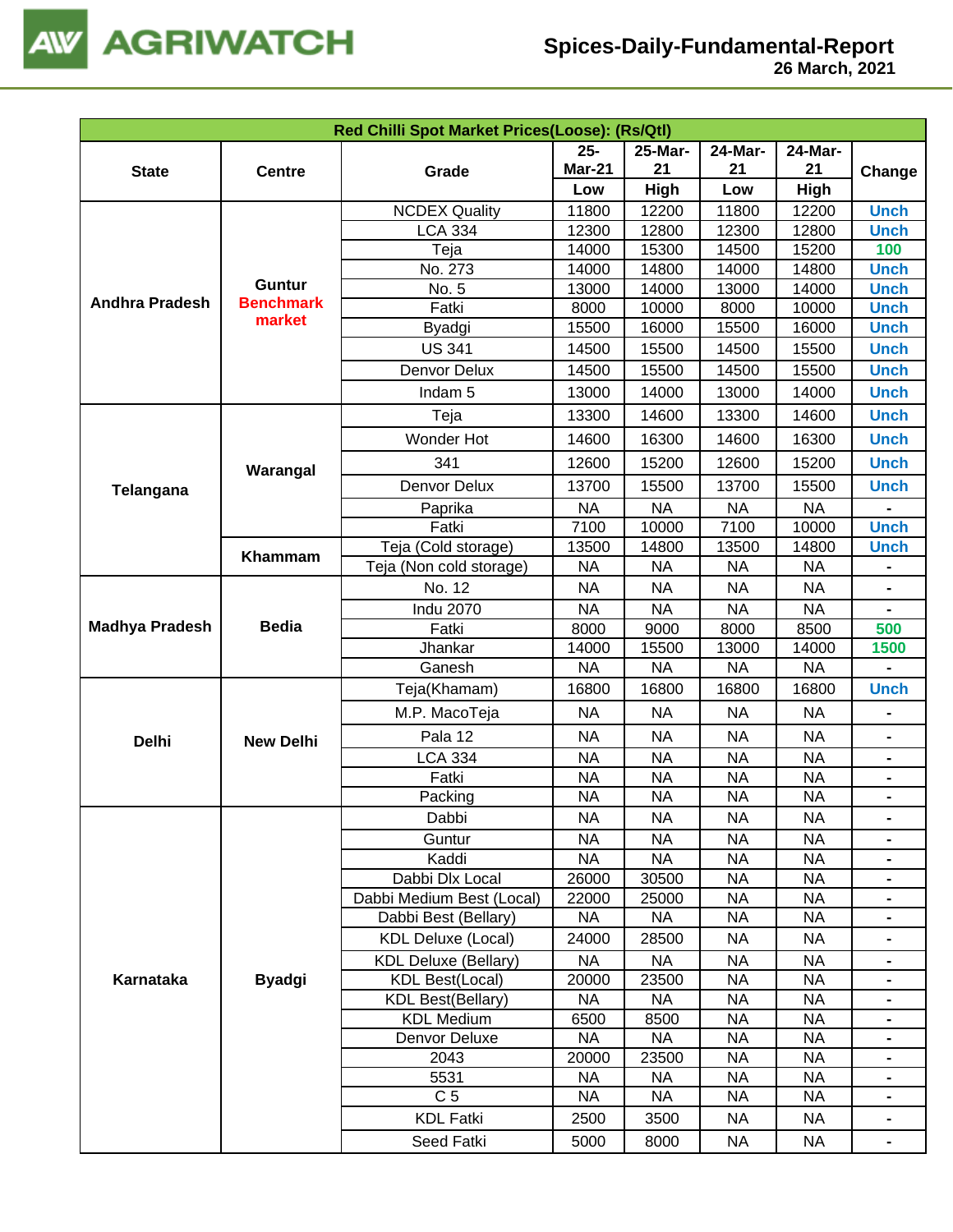

 **26 March, 2021**

|                       |                | Arrivals & Off-take in bags (1 bag = 45 Kg), (1 bag = $38Kgs$ )* |           |           |             |
|-----------------------|----------------|------------------------------------------------------------------|-----------|-----------|-------------|
| <b>State</b>          | <b>Centre</b>  | <b>Parameter</b>                                                 | 25-Mar-21 | 24-Mar-21 | Change      |
| <b>Andhra Pradesh</b> |                | Arrivals                                                         | 100000    | 60000     | 40000       |
|                       | Guntur         | Off-take                                                         | 80000     | 50000     | 30000       |
|                       | Warangal       | Arrivals                                                         | 45000     | 65000     | $-20000$    |
| Telangana             | <b>Khammam</b> | Arrivals (Cold storage) *                                        | 35000     | 35000     | <b>Unch</b> |
|                       |                | Arrivals (Non cold storage) *                                    | ΝA        | NA        |             |
| Karnataka             | <b>Byadgi</b>  | Arrivals                                                         | 216000    | NA        |             |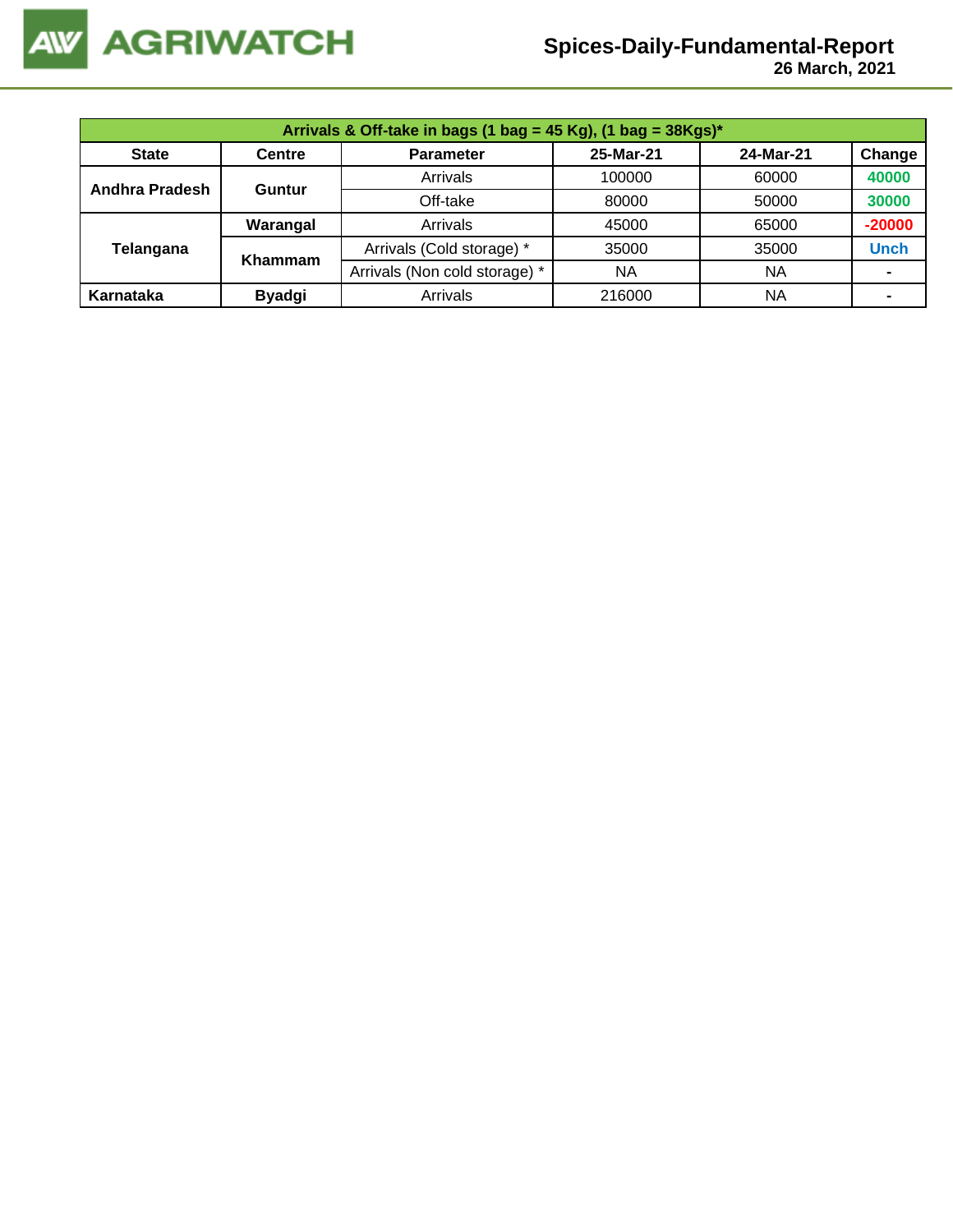

## **TURMERIC**

## **Fundamentals:**

- **Today's Update:**
	- By and large staedy sentiment witnessed in Turmeric spot market on Thursday.
	- Buyers reported inactive in the spot market at higher prices level.

- However, expected lower production current year supported the prices in the spot market from lower levels.
- Due to unseasonal rainfall during September and October, some yield loss news came out from AP, Telangana and Maharashtra also added the bullish sentiment.
- For 2021-22 marketing period, Agriwatch expected 0.62 lakh MT ending stocks (with increasing exports and domestic consumption), which is lower than 0.98 lakh MT from last year, likely to support prices from current level.
- Good domestic demand along with upcountry demand supported the prices.
- Agriwatch estimates, Turmeric all India production for 2021-22 is estimated at 4.46 lakh MT. Last year's production was 4.53 lakh MT.

| <b>Turmeric Spot Market Prices (Loose): (Rs/Qtl)</b><br>Change |                         |                                 |                        |           |                |  |
|----------------------------------------------------------------|-------------------------|---------------------------------|------------------------|-----------|----------------|--|
| <b>State</b>                                                   | <b>Centre</b>           | Grade                           | 25-Mar-21<br>24-Mar-21 |           |                |  |
|                                                                |                         | Nizam quality                   | 7900                   | 7900      | <b>Unch</b>    |  |
|                                                                | <b>Nizamabad</b>        | Double polish finger            | 8600                   | 8600      | <b>Unch</b>    |  |
| Telangana                                                      | <b>Benchmark market</b> | Gattah (unpolished)             | 7500                   | 7500      | <b>Unch</b>    |  |
|                                                                |                         | Gattah (double polished)        | 8200                   | 8200      | <b>Unch</b>    |  |
|                                                                | Warangal                | Finger                          | 7600                   | 8000      | $-400$         |  |
|                                                                |                         | Round                           | 6900                   | 7300      | $-400$         |  |
|                                                                |                         | Finger                          | 8300                   | 8300      | <b>Unch</b>    |  |
| <b>Tamil Nadu</b>                                              | <b>Erode</b>            | Gattah                          | 7900                   | 7900      | <b>Unch</b>    |  |
|                                                                |                         | Sellem                          | 9300                   | 9300      | <b>Unch</b>    |  |
|                                                                | <b>Coimbatore</b>       | <b>Bulb</b>                     | <b>NA</b>              | <b>NA</b> |                |  |
|                                                                |                         | Finger                          | <b>NA</b>              | <b>NA</b> |                |  |
|                                                                | <b>Salem</b>            | <b>Bulb</b>                     | <b>NA</b>              | <b>NA</b> |                |  |
|                                                                |                         | Finger                          | <b>NA</b>              | <b>NA</b> |                |  |
|                                                                |                         | <b>Bulb</b>                     | 7800                   | 7800      | <b>Unch</b>    |  |
| <b>Andhra Pradesh</b>                                          | <b>Duggirala</b>        | <b>Bilty</b>                    | 8502                   | 8502      | <b>Unch</b>    |  |
|                                                                |                         | Finger                          | 7800                   | 7800      | <b>Unch</b>    |  |
|                                                                |                         | Bilty                           | 8502                   | 8502      | <b>Unch</b>    |  |
|                                                                |                         | Rajpuri/Salem Finger            | 13700                  | 13700     | <b>Unch</b>    |  |
|                                                                | Sangli                  | Rajpuri Medium                  | 9900                   | 9900      | <b>Unch</b>    |  |
|                                                                |                         | DesiKadappa                     | 9100                   | 9100      | <b>Unch</b>    |  |
|                                                                |                         | Salem Powder                    | <b>NR</b>              | <b>NR</b> |                |  |
|                                                                |                         | Mini Salem                      | <b>NR</b>              | <b>NR</b> |                |  |
| <b>Maharashtra</b>                                             | <b>Basmat</b>           | <b>Super Salem</b>              | <b>NR</b>              | <b>NR</b> |                |  |
|                                                                |                         | <b>Gattah Powder</b>            | <b>NR</b>              | <b>NR</b> |                |  |
|                                                                |                         | <b>Gattah Premium</b>           | <b>NR</b>              | <b>NR</b> | $\blacksquare$ |  |
|                                                                |                         | <b>Turmeric Finger Polished</b> | <b>NR</b>              | 8900      |                |  |
|                                                                | <b>Nanded</b>           | <b>Turmeric Bulb Polished</b>   | <b>NR</b>              | 7900      |                |  |
|                                                                |                         | <b>Turmeric Mix</b>             | <b>NR</b>              | 7900      |                |  |
|                                                                |                         | Gattah                          | 8600                   | 8600      | <b>Unch</b>    |  |
|                                                                |                         | Mini Salem                      | 9500                   | 9500      | <b>Unch</b>    |  |
| <b>Delhi</b>                                                   | <b>Delhi</b>            | <b>Finger Single Polished</b>   | 9000                   | 9000      | <b>Unch</b>    |  |
|                                                                |                         | <b>Finger Double Polished</b>   | 9500                   | 9500      | <b>Unch</b>    |  |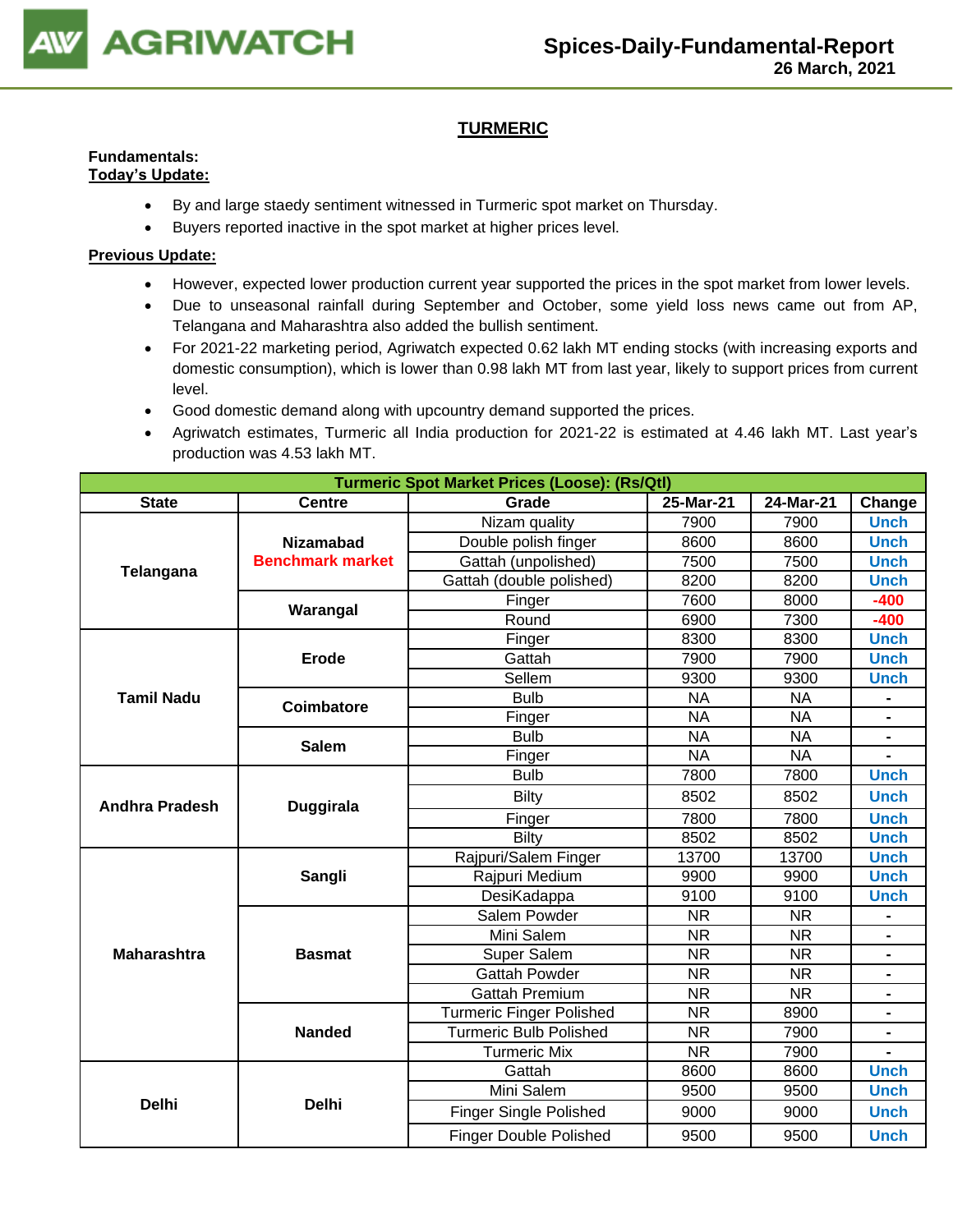

 **26 March, 2021**

| <b>State</b>                                             |                  |                                                                                                                                                                                                                                                                                                                                                                                    |       |           |                      |
|----------------------------------------------------------|------------------|------------------------------------------------------------------------------------------------------------------------------------------------------------------------------------------------------------------------------------------------------------------------------------------------------------------------------------------------------------------------------------|-------|-----------|----------------------|
|                                                          | <b>Centre</b>    | <b>Parameter</b>                                                                                                                                                                                                                                                                                                                                                                   |       | 24-Mar-21 | Change               |
|                                                          | <b>Nizamabad</b> | Arrival                                                                                                                                                                                                                                                                                                                                                                            | 16000 | 10000     | 6000                 |
|                                                          |                  | Off-take                                                                                                                                                                                                                                                                                                                                                                           | 16000 | 10000     | 6000                 |
|                                                          | Warangal         | Arrival & Off-take in bags $*(1 \text{ bag} = 75 \text{ Kg}),\#(1 \text{ bag} = 60 \text{ Kg})$<br>25-Mar-21<br><b>NA</b><br>NA.<br>Arrival<br>6000<br>6000<br><b>Arrival</b><br>Off-take<br>6000<br>6000<br>NA.<br>NA.<br>Arrival<br>ΝA<br><b>NA</b><br>Arrival*<br><b>NA</b><br>Arrival*<br>NA.<br>Arrival#<br>15000<br>17000<br>NR.<br>Arrival*<br>NR.<br>800<br>NA.<br>Arrival | ۰     |           |                      |
| Tamil Nadu                                               | Erode            |                                                                                                                                                                                                                                                                                                                                                                                    |       |           | <b>Unch</b>          |
|                                                          |                  |                                                                                                                                                                                                                                                                                                                                                                                    |       |           | <b>Unch</b>          |
|                                                          | Coimbatore       |                                                                                                                                                                                                                                                                                                                                                                                    |       |           |                      |
| Telangana<br><b>Andhra Pradesh</b><br><b>Maharashtra</b> | <b>Salem</b>     |                                                                                                                                                                                                                                                                                                                                                                                    |       |           | ۰                    |
|                                                          | <b>Duggirala</b> |                                                                                                                                                                                                                                                                                                                                                                                    |       |           | -                    |
|                                                          | Sangli           |                                                                                                                                                                                                                                                                                                                                                                                    |       |           | $-2000$              |
|                                                          | <b>Basmat</b>    |                                                                                                                                                                                                                                                                                                                                                                                    |       |           | ۰                    |
|                                                          | <b>Nanded</b>    |                                                                                                                                                                                                                                                                                                                                                                                    |       |           | $-800$               |
|                                                          |                  |                                                                                                                                                                                                                                                                                                                                                                                    |       |           | <b>Arrival * Qtl</b> |

## **NCDEX-FUTURES MARKET**

| Turmeric        |       |      |      |      |              |               |             |       |           |
|-----------------|-------|------|------|------|--------------|---------------|-------------|-------|-----------|
| <b>Contract</b> | +/-\$ | Open | High | Low  | <b>Close</b> | <b>Volume</b> | Vol. Change | ΟI    | OI Change |
| Apr-21          | 318   | 7988 | 8268 | 7818 | 8268         | 3,345         | 790         | 7.750 | $-325$    |
| $May-21$        | 320   | 8008 | 8350 | 7924 | 8350         | .840          | 705         | 4.230 | 430       |
| <b>Jun-21</b>   | 164   | 8270 | 8434 | 8106 | 8434         | 15            | 15          | 70    | -15       |

| <b>Spread</b> | Apr-21 | $Mav-21$ | <b>Jun-21</b> |
|---------------|--------|----------|---------------|
| <b>Basis</b>  | $-368$ |          |               |
| Apr-21        |        | 82       |               |
| May-21        |        |          | 84            |

NB: Spot prices used for spread calculation is basis Nizamabad for Nizam grade. Basis = Spot prices– Near month futures.

#### **NCDEX- STOCK POSITION**

| <b>Stocks</b>    | <b>Demat</b>             | <b>In-Process</b> | Total         |
|------------------|--------------------------|-------------------|---------------|
|                  | 24.03.2021               | 24.03.2021        | 24.03.2021    |
| Sangli           | 1121                     |                   | 1121          |
| Erode            | $\overline{\phantom{a}}$ | $- -$             | $\sim$ $\sim$ |
| <b>Nizamabad</b> | 200                      |                   | 200           |
| Warangal         | $\overline{\phantom{a}}$ | $- -$             | $- -$         |

(**Quantity in MT)**

#### **NCDEX Turmeric EED Wise Stock Position (Qty in MT) on 22nd March, 2021**

| <b>EED</b>   | Sangli (Desi<br>Cuddapah) | Sangli<br>(Rajapore)     | <b>Nizamabad</b> | <b>Nizamabad</b><br>(Farmer Polished) | <b>Basmat</b><br>(Salem) | <b>Total</b> |
|--------------|---------------------------|--------------------------|------------------|---------------------------------------|--------------------------|--------------|
| 10-Aug-21    | 733                       | $\overline{\phantom{m}}$ | 120              | $\overline{\phantom{a}}$              | $\overline{\phantom{a}}$ | 853          |
| $10-Sep-21$  | 318                       | $\overline{\phantom{a}}$ | 20               | $\sim$ $\sim$                         | $\overline{\phantom{a}}$ | 338          |
| <b>Total</b> | 1051                      | $\mathbf{u}$             | 140              | $\sim$                                | $\mathbf{m}$             | 1191         |

**\*EDD** – Exchange Deliverable Da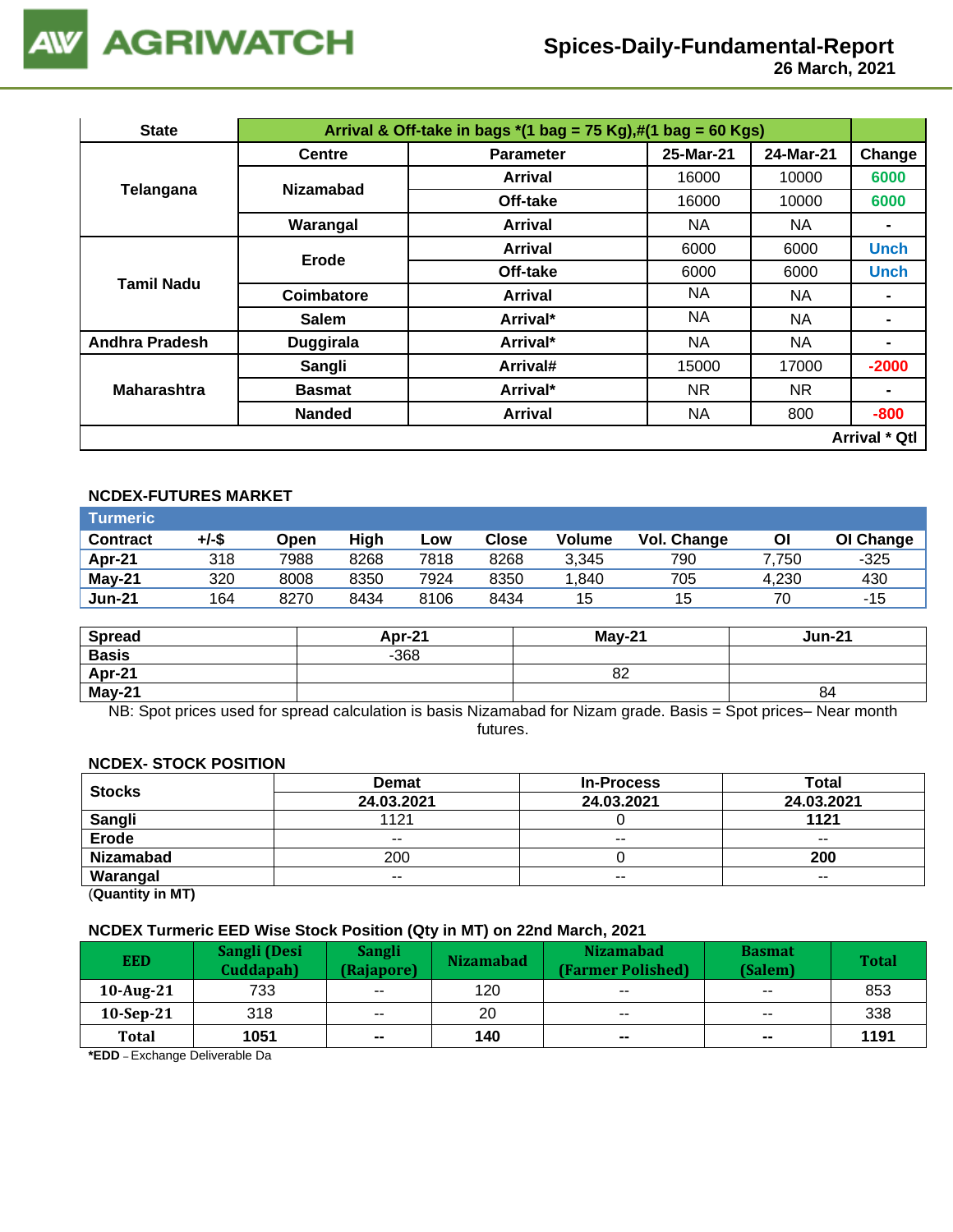

## **BLACK PEPPER**

## **Fundamentals:**

## **Today's Update:**

- Steady to weak sentiment witnessed in pepper market on Thursday.
- As we expected earlier, higher production in India put cap on domestic prices.
- As on 25th March, new pepper 500 G/L traded at Rs.35,000/-qtl, steady from previous day.
- Agriwatch estimate, pepper production in current year (2020) 60,000 65,000 tons which will be higher than last year (2019) 45,000 tons.
- As per trade sources, the total pepper output in the 2019-2020 crop year is estimated at 558,000 tons, still significantly higher than the total consumption demand of 496,000 tons.
- Vietnam pepper prices are in the range of 70,000 74,000 VND / kg. In Dak Lak and Dak Nong provinces, today pepper prices are purchased at 72,000 VND / kg, an increase of 1,000 VND / kg. In Gia Lai province, today's pepper price was at 71,000 VND / kg, an increase of 1,000 VND / kg. , In Dong Nai, today's WLifeMan price was 70,000 VND / kg, an increase of 1,000 VND / kg. In Ba Ria - Vung Tau province today pepper prices were at 74,000 VND / kg, an increase of 1,000 VND / kg. In Binh Phuoc province, pepper prices today were purchased at 73,000 VND / kg, an increase of 1,000 VND / kg. Thus, early this morning, pepper prices in key growing areas increased by 1,000 VND / kg.

- Increasing domestic demand reported as people were more concerned about health and immunity stronger.
- According to the General Department of Vietnam Customs, pepper export in the first 2 months of 2021 nationwide reached 30,291 tons. Compared to the same period in 2020, the number of exports will decrease by 25.3%. Accordingly, in recent days, on raw material areas, domestic pepper prices have continuously increased from VND 56,000 / kg on March 3 to VND 70,000 / kg on March 11.
- The pepper harvest season in 2021 is later than the previous year due to the impact of climate change. Up to now, the whole country has harvested about 30-40% on average. By the end of April 2021, the harvest has basically been completed, so there are not many products out there.

| <b>Black Pepper Spot Market Prices (Loose): (Rs/Qtl)</b> |                         |                                        |           |           |             |  |  |  |
|----------------------------------------------------------|-------------------------|----------------------------------------|-----------|-----------|-------------|--|--|--|
| <b>State</b>                                             | <b>Centre</b>           | Grade                                  | 25-Mar-21 | 24-Mar-21 | Change      |  |  |  |
| Kerala                                                   | Kochi                   | Ungarbled                              | 36000     | 36000     | <b>Unch</b> |  |  |  |
|                                                          | <b>Benchmark market</b> | Garbled                                | 38000     | 38000     | Unch        |  |  |  |
| Karnataka                                                | Chikkamagaluru          | Ungarbled                              | 36000     | 36000     | <b>Unch</b> |  |  |  |
| <b>Delhi</b>                                             | <b>New Delhi</b>        | Unpolished                             | 41000     | 41000     | <b>Unch</b> |  |  |  |
|                                                          |                         | 550 GL                                 | 41000     | 41000     | <b>Unch</b> |  |  |  |
|                                                          |                         | <b>Arrivals &amp; Off-take in Tons</b> |           |           |             |  |  |  |
| <b>State</b>                                             | <b>Centre</b>           | <b>Parameter</b>                       | 25-Mar-21 | 24-Mar-21 | Change      |  |  |  |
| Kerala                                                   | Kochi                   | Arrivals                               | 33        | 25        |             |  |  |  |
|                                                          |                         | Off-take                               | 33        | 25        | 8           |  |  |  |

|             | <b>Black Pepper FOB Prices (USD/MT)</b> |                          |                                           |                                            |                                        |                              |  |  |  |  |  |
|-------------|-----------------------------------------|--------------------------|-------------------------------------------|--------------------------------------------|----------------------------------------|------------------------------|--|--|--|--|--|
| <b>Date</b> | <b>Brazil</b><br><b>ASTA 570</b>        | ex Kochi<br>(India) ASTA | Lampung<br>(Indonesia)<br><b>ASTA 570</b> | Kuching (Sarawak,<br><b>Malaysia) ASTA</b> | <b>Ho Chi Minh</b><br>(Vietnam) 500g/l | Ho Chi<br><b>Minh 550g/l</b> |  |  |  |  |  |
| 15/03/21    | 3400                                    | 5116                     | 3014                                      | 3950                                       | 3595                                   | 3635                         |  |  |  |  |  |
| 16/03/21    | 3400                                    | 5160                     | 3013                                      | 3950                                       | 3595                                   | 3635                         |  |  |  |  |  |
| 17/03/21    | 3400                                    | 5236                     | 3006                                      | 3950                                       | 3595                                   | 3635                         |  |  |  |  |  |
| 18/03/21    | 3400                                    | 5295                     | 3015                                      | 3950                                       | 3595                                   | 3635                         |  |  |  |  |  |
| 19/03/21    | 3400                                    | 5309                     | 3002                                      | 3950                                       | 3595                                   | 3635                         |  |  |  |  |  |
| 22/03/21    | 4000                                    | 5292                     | 3243                                      | 4010                                       | 3595                                   | 3635                         |  |  |  |  |  |
| 23/03/21    | 4000                                    | 5270                     | 3251                                      | 4010                                       | 3595                                   | 3635                         |  |  |  |  |  |
| 24/03/21    | 4000                                    |                          | 3243                                      | 4010                                       | 3595                                   | 3635                         |  |  |  |  |  |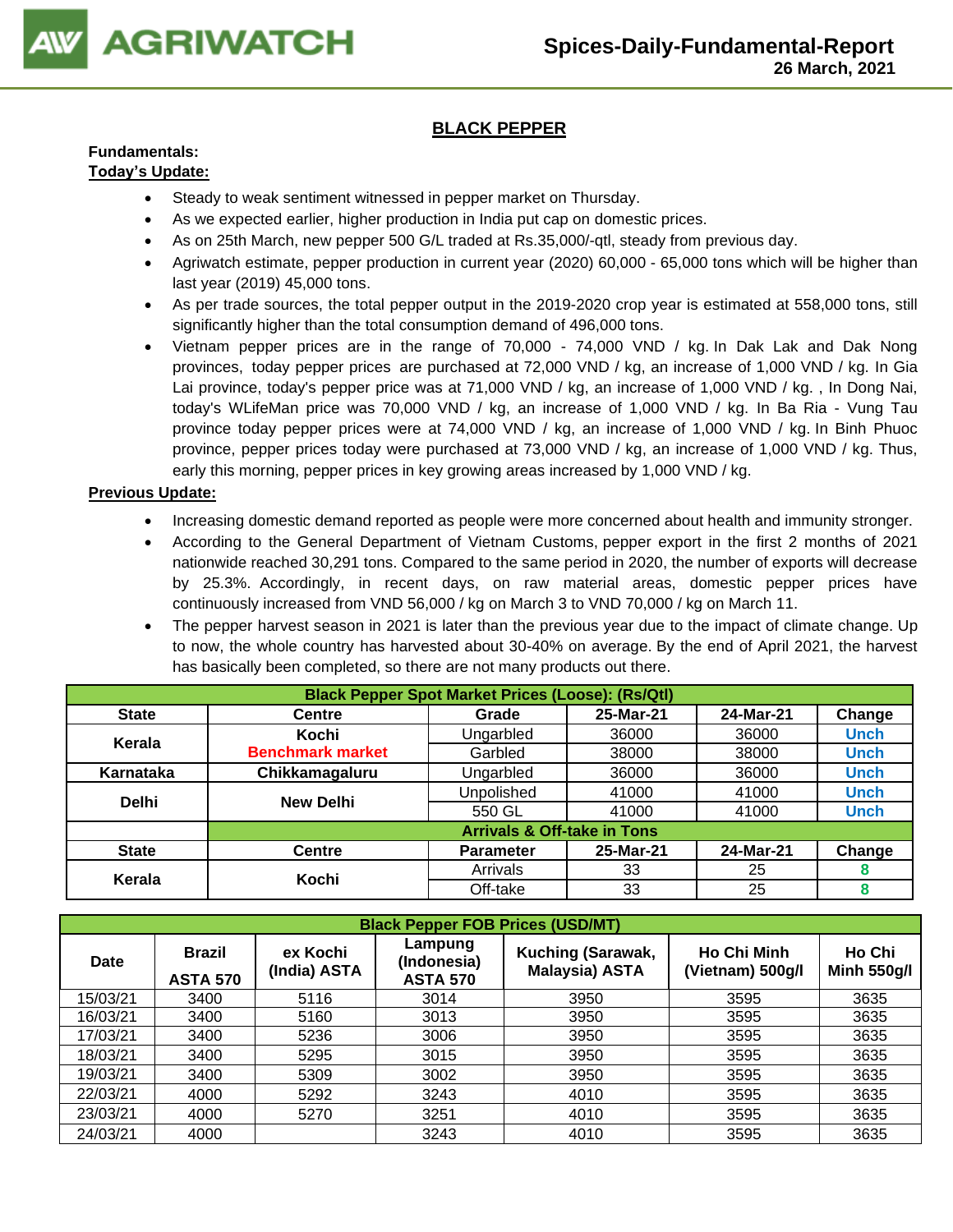

## **JEERA (CUMIN SEED)**

### **Fundamentals: Today's Update:**

- Mostly steady sentiment witnessed in Jeera spot market on Thursday.
- In Unjha benchmark market new crop supply reported at around 55,000 bags on an average daily basis.

- Current higher temperature in Rajasthan growing regions like Jodhpur impacted Jeera standing crop quality and supported the prices. If high temperature continues or any unseasonal rainfall may support prices further in coming days.
- Buyers reported active at lower prices level. Export demand continuing at Unjha spot market.
- *As per Agriwatch production estimate, Jeera production for 2021-22 (marketing period) is estimated at 391,801 MT (around 71 lakh bags each of 55 kg) compared to last year's 451,451 MT (82 lakh bags).*

|              |                                                                                                                                                                                                                                                                                                                                                                                                                                        | Jeera (Cumin Seed) Spot Market Prices (Loose): (Rs/Qtl) |           |           |                              |
|--------------|----------------------------------------------------------------------------------------------------------------------------------------------------------------------------------------------------------------------------------------------------------------------------------------------------------------------------------------------------------------------------------------------------------------------------------------|---------------------------------------------------------|-----------|-----------|------------------------------|
| <b>State</b> | <b>Centre</b>                                                                                                                                                                                                                                                                                                                                                                                                                          | Grade                                                   | 25-Mar-21 | 24-Mar-21 | Change                       |
|              |                                                                                                                                                                                                                                                                                                                                                                                                                                        | Local                                                   | Closed    | 12500     |                              |
|              |                                                                                                                                                                                                                                                                                                                                                                                                                                        | <b>NCDEX Quality</b>                                    | Closed    | 13900     |                              |
|              |                                                                                                                                                                                                                                                                                                                                                                                                                                        | Poojari type /Machine Cut                               | Closed    | 14800     |                              |
|              |                                                                                                                                                                                                                                                                                                                                                                                                                                        | 1% Singapore                                            | 14800     | 14800     | <b>Unch</b>                  |
|              |                                                                                                                                                                                                                                                                                                                                                                                                                                        | 2% Singapore                                            | 14550     | 14550     | <b>Unch</b>                  |
|              |                                                                                                                                                                                                                                                                                                                                                                                                                                        | 1 % European                                            | 15300     | 15300     | <b>Unch</b>                  |
|              |                                                                                                                                                                                                                                                                                                                                                                                                                                        | 2% European                                             | 15050     | 15050     | <b>Unch</b>                  |
|              |                                                                                                                                                                                                                                                                                                                                                                                                                                        | Local                                                   | Closed    | Closed    | $\qquad \qquad \blacksquare$ |
|              |                                                                                                                                                                                                                                                                                                                                                                                                                                        | Local                                                   | Closed    | 13605     | $\frac{1}{2}$                |
|              |                                                                                                                                                                                                                                                                                                                                                                                                                                        | Local                                                   | <b>NA</b> | <b>NA</b> | $\qquad \qquad \blacksquare$ |
|              | Unjha<br><b>Benchmark market</b><br><b>Mundra Port (FoR)</b><br>Gujarat<br>Rajkot<br>Patan<br><b>Dhrol</b><br>Gondal<br>Jodhpur<br><b>Merta City</b><br>Rajasthan<br><b>Nagaur</b><br><b>Anandpur Kalu</b><br><b>Delhi</b><br><b>New Delhi</b><br><b>Centre</b><br><b>State</b><br>Unjha<br>Rajkot<br>Gujarat<br>Patan<br><b>Dhrol</b><br>Gondal<br>Jodhpur<br><b>Merta City</b><br>Rajasthan<br><b>Nagaur</b><br><b>Anandpur Kalu</b> | Local                                                   | Closed    | 13000     | $\blacksquare$               |
|              |                                                                                                                                                                                                                                                                                                                                                                                                                                        | Local                                                   | Closed    | 15000     | $\blacksquare$               |
|              |                                                                                                                                                                                                                                                                                                                                                                                                                                        | Local                                                   | Closed    | 16000     |                              |
|              |                                                                                                                                                                                                                                                                                                                                                                                                                                        | Local                                                   | <b>NA</b> | <b>NA</b> |                              |
|              |                                                                                                                                                                                                                                                                                                                                                                                                                                        | Local                                                   | 14500     | 14500     | <b>Unch</b>                  |
|              |                                                                                                                                                                                                                                                                                                                                                                                                                                        | Ganesh                                                  | 15200     | 15200     | <b>Unch</b>                  |
|              |                                                                                                                                                                                                                                                                                                                                                                                                                                        | Poojari type / Machine Cut                              | 16200     | 16200     | <b>Unch</b>                  |
|              |                                                                                                                                                                                                                                                                                                                                                                                                                                        | Arrival & Off-take in bags (1 bag = 55 kg)              |           |           |                              |
|              |                                                                                                                                                                                                                                                                                                                                                                                                                                        | <b>Parameter</b>                                        | 25-Mar-21 | 24-Mar-21 | Change                       |
|              |                                                                                                                                                                                                                                                                                                                                                                                                                                        | Arrival                                                 | Closed    | 55000     |                              |
|              |                                                                                                                                                                                                                                                                                                                                                                                                                                        | Off-take                                                | Closed    | 55000     |                              |
|              |                                                                                                                                                                                                                                                                                                                                                                                                                                        | Arrival*                                                | Closed    | Closed    | $\blacksquare$               |
|              |                                                                                                                                                                                                                                                                                                                                                                                                                                        | Arrival*                                                | Closed    | 1051      |                              |
|              |                                                                                                                                                                                                                                                                                                                                                                                                                                        | Arrival*                                                | <b>NA</b> | <b>NA</b> | $\frac{1}{2}$                |
|              |                                                                                                                                                                                                                                                                                                                                                                                                                                        | Arrival                                                 | Closed    | 6000      |                              |
|              |                                                                                                                                                                                                                                                                                                                                                                                                                                        | Arrival                                                 | Closed    | 5000      | $\blacksquare$               |
|              |                                                                                                                                                                                                                                                                                                                                                                                                                                        | Arrival                                                 | Closed    | 30000     | $\blacksquare$               |
|              |                                                                                                                                                                                                                                                                                                                                                                                                                                        | Arrival                                                 | <b>NA</b> | <b>NA</b> | $\blacksquare$               |
|              |                                                                                                                                                                                                                                                                                                                                                                                                                                        | Arrival                                                 | 1000      | 1500      | $-500$                       |
|              |                                                                                                                                                                                                                                                                                                                                                                                                                                        |                                                         |           |           | Arrival * Qtl                |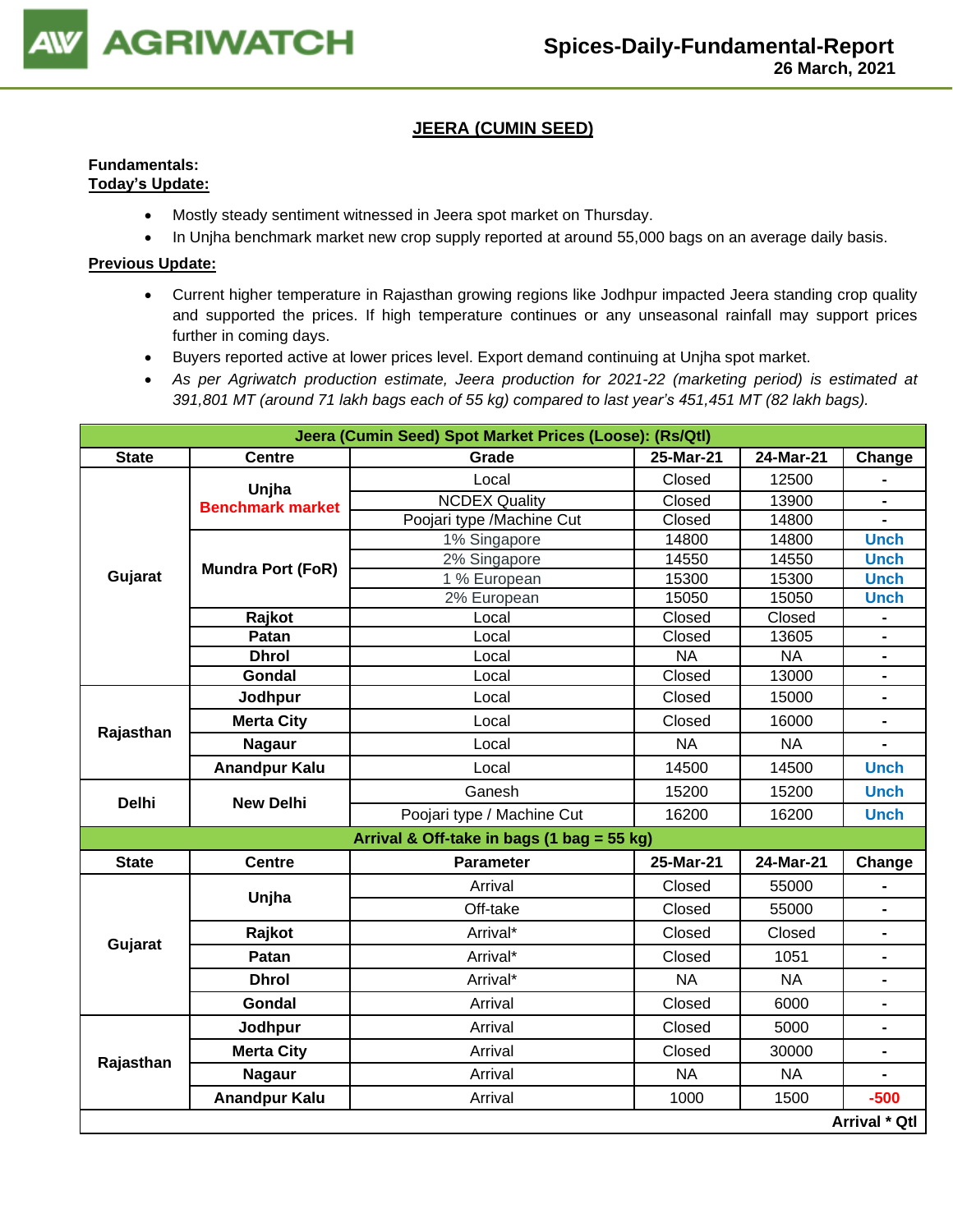## **NCDEX-FUTURES MARKET**

| Jeera (Cumin Seed) |       |       |       |       |       |               |             |       |           |
|--------------------|-------|-------|-------|-------|-------|---------------|-------------|-------|-----------|
| <b>Contract</b>    | +/-\$ | Open  | High  | Low   | Close | <b>Volume</b> | Vol. Change | ΟI    | OI Change |
| Apr-21             | -5    | 14700 | 14870 | 14700 | 14820 | 612           | $-624$      | 4.362 | 135       |
| May-21             | $-10$ | 14925 | 15025 | 14880 | 15000 | 168           | $-372$      | 1.014 | 45        |
| <b>Jun-21</b>      |       |       |       |       |       |               |             |       |           |

| <b>Spread</b> | Apr-21 | <b>May-21</b> | <b>Jun-21</b> |
|---------------|--------|---------------|---------------|
| <b>Basis</b>  | $ -$   |               |               |
| <b>Apr-21</b> |        | 180           |               |
| May-21        |        |               | $\sim$ $\sim$ |

NB: Spread was done by taking Spot prices at Unjha or NCDEX Quality. Basis = Spot prices– Near month futures.

#### **NCDEX- STOCK POSITION**

| <b>Stocks</b> | <b>Demat</b> | <b>In-Process</b> | Total      |
|---------------|--------------|-------------------|------------|
|               | 24.03.2021   | 24.03.2021        | 24.03.2021 |
| Jodhpur       | $- -$        | $\sim$            | $- -$      |
| Uniha         | 700          | 305               | 2005       |

(**Quantity in MT)**

#### **NCDEX Jeera (Cumin Seed) EED Wise Stock Position Qty in MT on 22nd March, 2021**

| EED          | <b>Jodhpur</b>           | Uniha | <b>Total</b> |
|--------------|--------------------------|-------|--------------|
| 10-Sep-21    | $\overline{\phantom{a}}$ | 1466  | 1466         |
| 10-Oct-21    | $- -$                    | 111   | 111          |
| <b>Total</b> | $\overline{\phantom{a}}$ | 1577  | 1577         |

**\*EDD** – Exchange Deliverable Date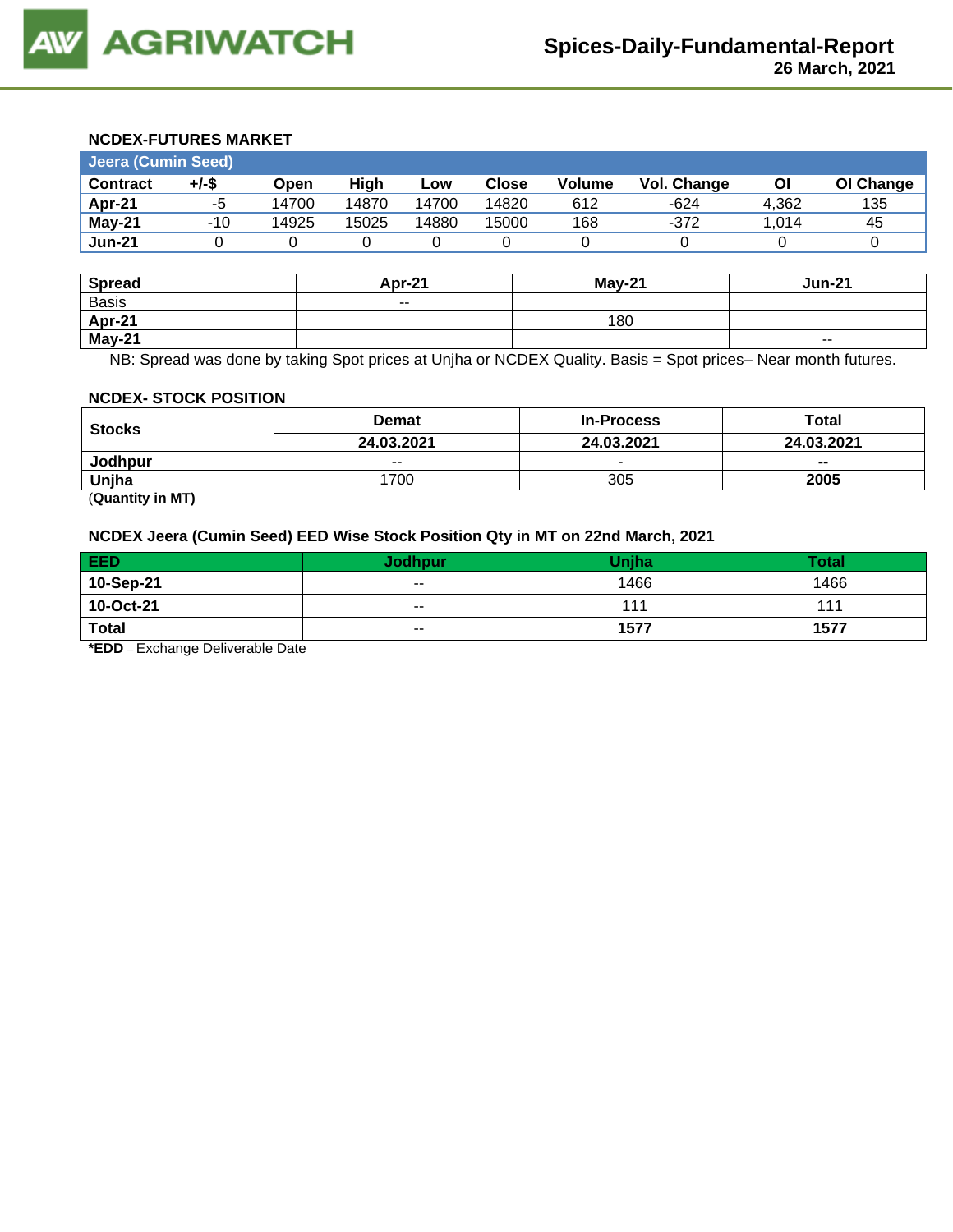

## **CARDAMOM**

#### **Fundamentals**

### **Today's Update:**

• Steady sentiments witnessed in Cardamom spot market on Thursday.

#### **Previous Update:**

- Buyers reported active in the spot market due to good domestic (20% reported increased) and international demand.
- As we expected earlier, new Cardamom supply pressurizes the prices from higher levels due to increased production.
- Agriwatch estimates for 2020-21, India's Cardamom production would be around 22,000 23,000 MT, due to favourable weather conditions. Last year it was 19,000 – 20,000 MT.
- Cardamom crop reported damaged in Guatemala so international demand shifted to India supported the prices.

| <b>Small Cardamom Spot Market Prices (Loose): (Rs/Kg)</b>                |                         |                                            |             |           |                |  |  |
|--------------------------------------------------------------------------|-------------------------|--------------------------------------------|-------------|-----------|----------------|--|--|
| Change<br><b>State</b><br><b>Auction Price</b><br>25-Mar-21<br>24-Mar-21 |                         |                                            |             |           |                |  |  |
| Kerala                                                                   | <b>Kumily</b>           | <b>Max price</b>                           | <b>NA</b>   | 1949      |                |  |  |
|                                                                          | <b>Benchmark market</b> | Avg. Price                                 | NA          | 1273      | $\blacksquare$ |  |  |
|                                                                          |                         | <b>Medium</b>                              | 1400        | 1400      | <b>Unch</b>    |  |  |
|                                                                          |                         | 6.5 (Bold)                                 | 1500        | 1500      | <b>Unch</b>    |  |  |
| <b>Delhi</b>                                                             | <b>New Delhi</b>        | 7 (Bold)                                   | 1600        | 1600      | <b>Unch</b>    |  |  |
|                                                                          |                         | 7.5 (Bold)                                 | 1800        | 1800      | <b>Unch</b>    |  |  |
|                                                                          |                         | 8 (Bold)                                   | 2100        | 2100      | <b>Unch</b>    |  |  |
|                                                                          |                         | Large Cardamom Spot Market Prices: (Rs/Kg) |             |           |                |  |  |
|                                                                          | Singtam                 | <b>Badadana</b>                            | 0           | NA        | $\blacksquare$ |  |  |
| <b>Sikkim</b>                                                            | Singtam                 | Chotadana                                  | 0           | NA        | $\blacksquare$ |  |  |
|                                                                          | Gangtok                 | <b>Badadana</b>                            | 0           | <b>NA</b> | $\blacksquare$ |  |  |
|                                                                          | Gangtok                 | Chotadana                                  | 0           | <b>NA</b> | $\blacksquare$ |  |  |
| <b>West Bengal</b>                                                       | Siliguri                | <b>Badadana</b>                            | $\mathbf 0$ | <b>NA</b> | $\blacksquare$ |  |  |
|                                                                          | Siliguri                | Chotadana                                  | $\mathbf 0$ | <b>NA</b> | $\blacksquare$ |  |  |
| Arrival & Off-take in Kg                                                 |                         |                                            |             |           |                |  |  |
| <b>State</b>                                                             | <b>Parameter</b>        | <b>Centre</b>                              | 25-Mar-21   | 24-Mar-21 | Change         |  |  |
| Kerala                                                                   |                         | <b>Arrivals</b>                            | NA.         | 52580     |                |  |  |
|                                                                          | <b>Kumily</b>           | Off-take                                   | NA          | 49896     |                |  |  |

#### **MCX-FUTURES MARKET**

| <b>Cardamom</b> |                          |                          |               |               |                          |                          |             |       |                          |
|-----------------|--------------------------|--------------------------|---------------|---------------|--------------------------|--------------------------|-------------|-------|--------------------------|
| <b>Contract</b> | +/-\$                    | Open                     | High          | Low           | <b>Close</b>             | <b>Volume</b>            | Vol. Change | ΟI    | OI Change                |
| <b>Feb-21</b>   | $\overline{\phantom{a}}$ | $\overline{\phantom{a}}$ | $- -$         | $- -$         | $\overline{\phantom{a}}$ | $- -$                    | $- -$       | $- -$ | $\overline{\phantom{a}}$ |
| <b>Mar-21</b>   | $\overline{\phantom{a}}$ | $\overline{\phantom{a}}$ | $\sim$ $\sim$ | $\sim$ $\sim$ | $\overline{\phantom{a}}$ | $\overline{\phantom{a}}$ | $- -$       | $- -$ | $\sim$ $\sim$            |
| Apr-21          | $-$                      | $-$                      | $-$           | $-$           | $-$                      | $-$                      | $- -$       | $- -$ | $- -$                    |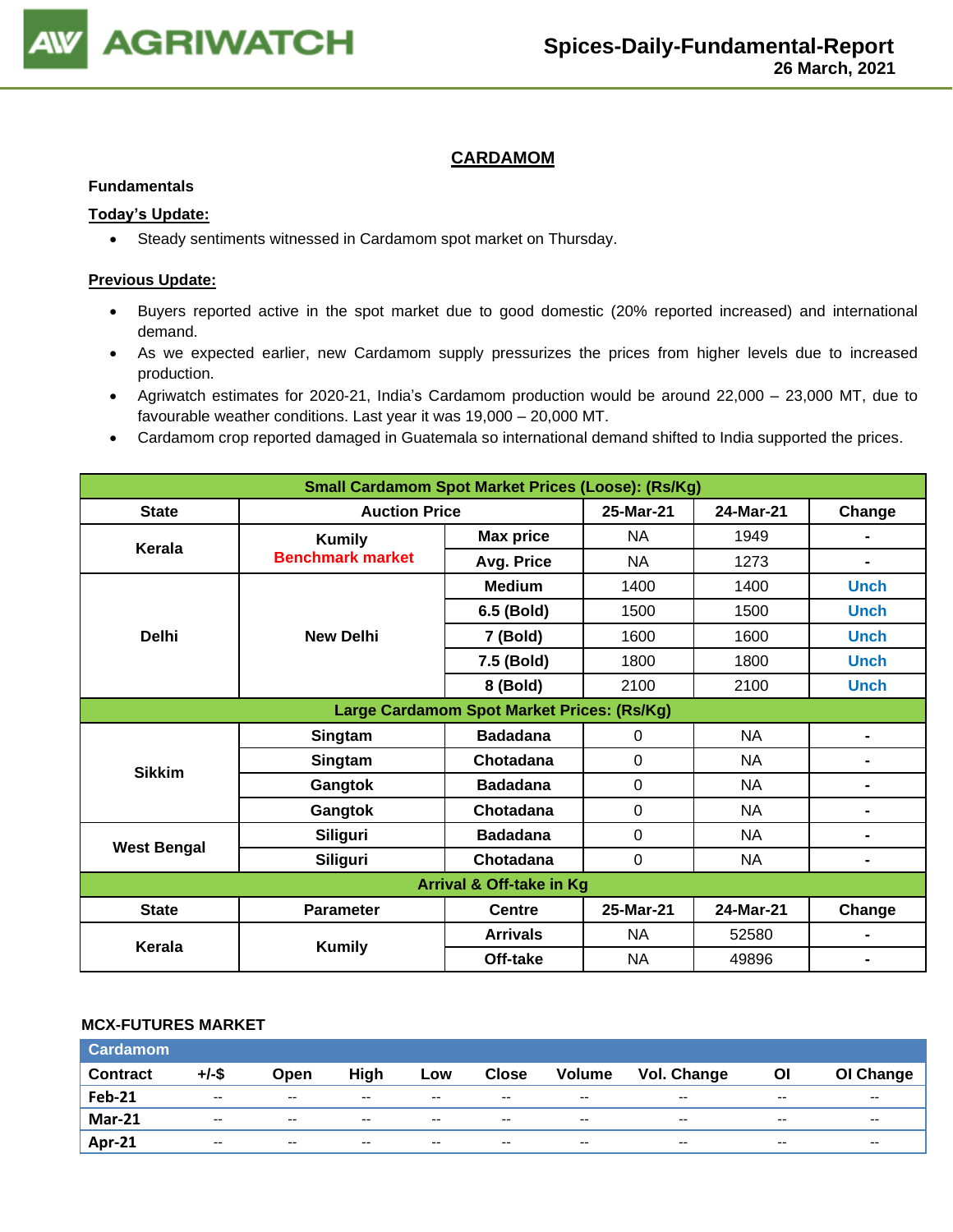

| <b>Spread</b> | <b>Feb-21</b>            | <b>Mar-21</b>            | April-21                 |
|---------------|--------------------------|--------------------------|--------------------------|
| <b>Basis</b>  | $\overline{\phantom{a}}$ | $\overline{\phantom{a}}$ | $\overline{\phantom{a}}$ |
| <b>Feb-21</b> | $- -$                    | $\overline{\phantom{a}}$ | $- -$                    |
| <b>Mar-21</b> | $\overline{\phantom{a}}$ | $\overline{\phantom{a}}$ | $\overline{\phantom{a}}$ |

NB: Spread was done by taking Spot prices of Average quality prices. Basis = Spot prices– Near month futures.

#### **MCX- STOCK POSITION**

| <b>Stocks</b>  | <b>Demat</b>             | <b>In-Process</b>        | Total                    |  |
|----------------|--------------------------|--------------------------|--------------------------|--|
|                | 24.03.2021               | 24.03.2021               | 24.03.2021               |  |
| Vandanmedu     | $\overline{\phantom{0}}$ | $\overline{\phantom{0}}$ | $\overline{\phantom{0}}$ |  |
| T.N.(Bodi)     | $- -$                    | $- -$                    | $- -$                    |  |
| (0.000, 0.000) |                          |                          |                          |  |

(**Quantity in MT)**

#### **MCX Cardamom EED Wise Stock Position Qty in MT on 22nd March, 2021**

| EED<br>. | Vandanmedu | <b>THE R. LEWIS</b><br>$\sim$ div | Гоtal |
|----------|------------|-----------------------------------|-------|
| $- -$    | --         | $- -$                             | $- -$ |
| $- -$    | $- -$      | $- -$                             | $-$   |
| __  _    |            |                                   |       |

**\*EDD** – Exchange Deliverable Date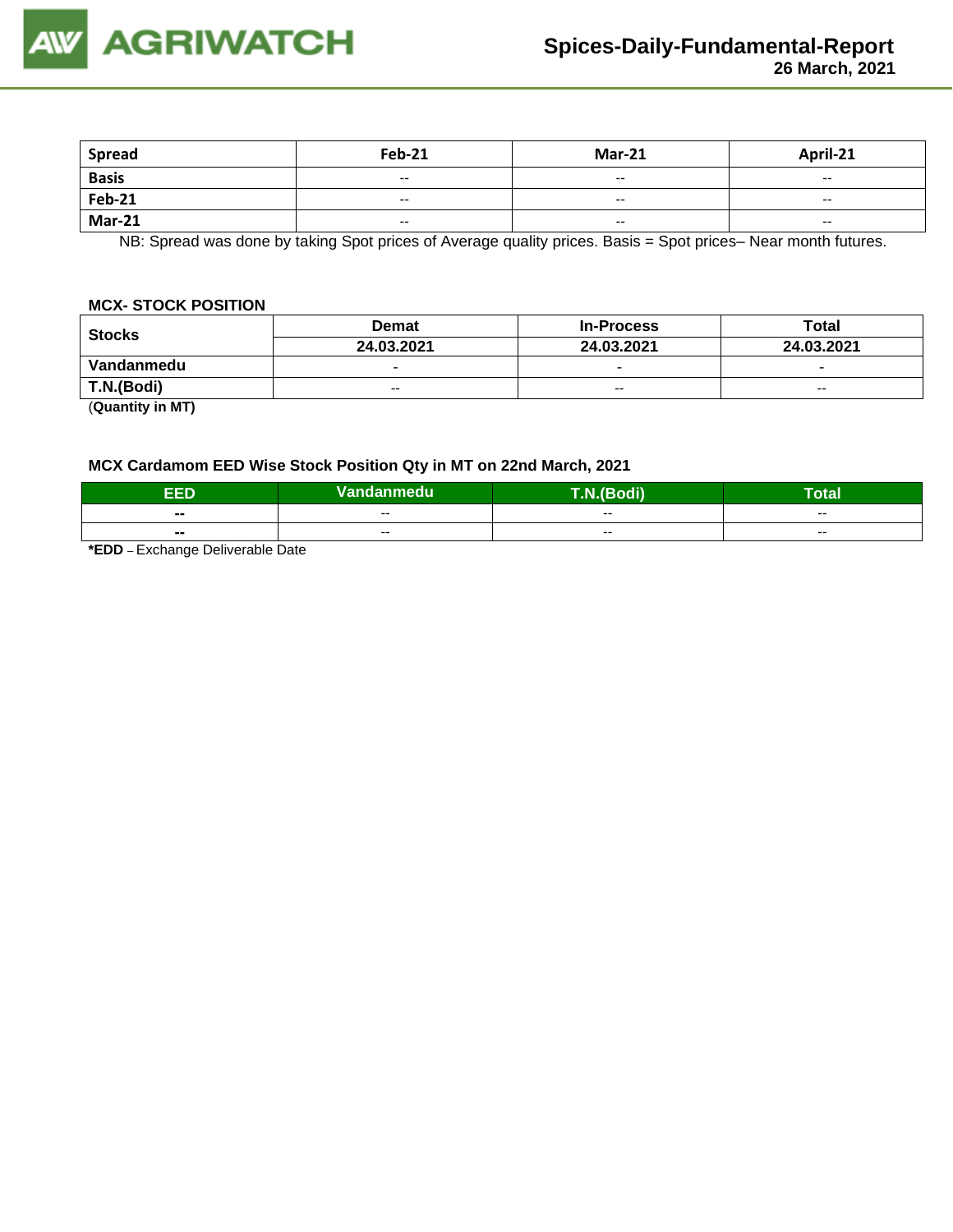

## **CORIANDER SEED**

## **Fundamentals:**

## **Today's Update:**

• Continued steady to weak sentiment witnessed in Coriander spot market on Thursday.

- Buyers are likely to be active further from current level to go for active buying as ending stocks slowly come down.
- Increasing supply put cap on prices from higher levels, however buyers likely to become active in the spot market from lower levels in coming days.
- New crop arrivals started with higher moisture content in MP, Gujarat and Rajasthan major mandi.
- *Agriwatch estimates lower ending stocks for 2021-22 (marketing year) likely to support Coriander prices in coming days.*
- *As per Agriwatch production estimate, Coriander production for 2021-22 (marketing year) is estimated at 342,435 MT (85 lakh bags) compared to last year's 352,316 MT (88 lakh bags, 1 bag = 40 kg).*
- We expect 2021-22 marketing year likely to be good for Coriander.

| <b>Coriander Spot Market Prices (Loose): (Rs/Qtl)</b> |                               |                                                 |              |           |                |  |  |  |  |
|-------------------------------------------------------|-------------------------------|-------------------------------------------------|--------------|-----------|----------------|--|--|--|--|
| <b>State</b>                                          | <b>Centre</b>                 | Grade (New)<br>25-Mar-21<br>24-Mar-21<br>Change |              |           |                |  |  |  |  |
|                                                       | Kota                          | Eagle                                           | 6700         | 6700      | <b>Unch</b>    |  |  |  |  |
|                                                       | <b>Benchmark</b>              | Eagle(Split)                                    | 7000         | 7000      | <b>Unch</b>    |  |  |  |  |
|                                                       | market                        | Badami                                          | 6400         | 6400      | <b>Unch</b>    |  |  |  |  |
|                                                       |                               | Badami(Split)                                   | 6700         | 6700      | <b>Unch</b>    |  |  |  |  |
|                                                       |                               | Eagle                                           | 6400         | 6400      | <b>Unch</b>    |  |  |  |  |
|                                                       |                               | Eagle(Split)                                    | 6400         | 6400      | <b>Unch</b>    |  |  |  |  |
|                                                       | Ramganj                       | Badami                                          | 5900         | 5900      | <b>Unch</b>    |  |  |  |  |
| Rajasthan                                             |                               | Badami(Split)                                   | 5900         | 5900      | <b>Unch</b>    |  |  |  |  |
|                                                       |                               | Scooter                                         | 7300         | 7300      | <b>Unch</b>    |  |  |  |  |
|                                                       | <b>Baran</b>                  | Eagle                                           | 6100         | 6300      | $-200$         |  |  |  |  |
|                                                       |                               | Badami                                          | 5700<br>5800 |           | $-100$         |  |  |  |  |
|                                                       | <b>Bhawani</b>                | Eagle                                           | 6000         |           | $-50$          |  |  |  |  |
|                                                       |                               | Badami                                          | 5800         | 5850      | $-50$          |  |  |  |  |
|                                                       |                               | Scooter                                         | 6200         | 6300      | $-100$         |  |  |  |  |
|                                                       |                               | Double Paroot                                   | <b>NA</b>    | <b>NA</b> | $\blacksquare$ |  |  |  |  |
|                                                       |                               | Badami                                          | 5700         | 5700      | <b>Unch</b>    |  |  |  |  |
|                                                       | Guna                          | Eagle                                           | 6200         | 6200      | <b>Unch</b>    |  |  |  |  |
| <b>Madhya Pradesh</b>                                 |                               | Scooter                                         | 6800         | 6800      | <b>Unch</b>    |  |  |  |  |
|                                                       |                               | Badami                                          | 6300         | 6300      | <b>Unch</b>    |  |  |  |  |
|                                                       | <b>Neemuch</b>                | Eagle                                           | 6600         | 6600      | <b>Unch</b>    |  |  |  |  |
|                                                       |                               | Scooter                                         | 7600         | 7700      | $-100$         |  |  |  |  |
| Gujarat                                               | <b>Gondal</b>                 | Badami                                          | Closed       | 6500      |                |  |  |  |  |
|                                                       |                               | Eagle                                           | Closed       | 6750      | $\blacksquare$ |  |  |  |  |
|                                                       |                               | Eagle (Dal)                                     | 8500         | 8500      | <b>Unch</b>    |  |  |  |  |
| <b>Delhi</b>                                          | <b>Khari Baoli</b><br>(Delhi) | Eagle                                           | 10100        | 10100     | <b>Unch</b>    |  |  |  |  |
|                                                       |                               | Scooter                                         | 12500        | 12500     | <b>Unch</b>    |  |  |  |  |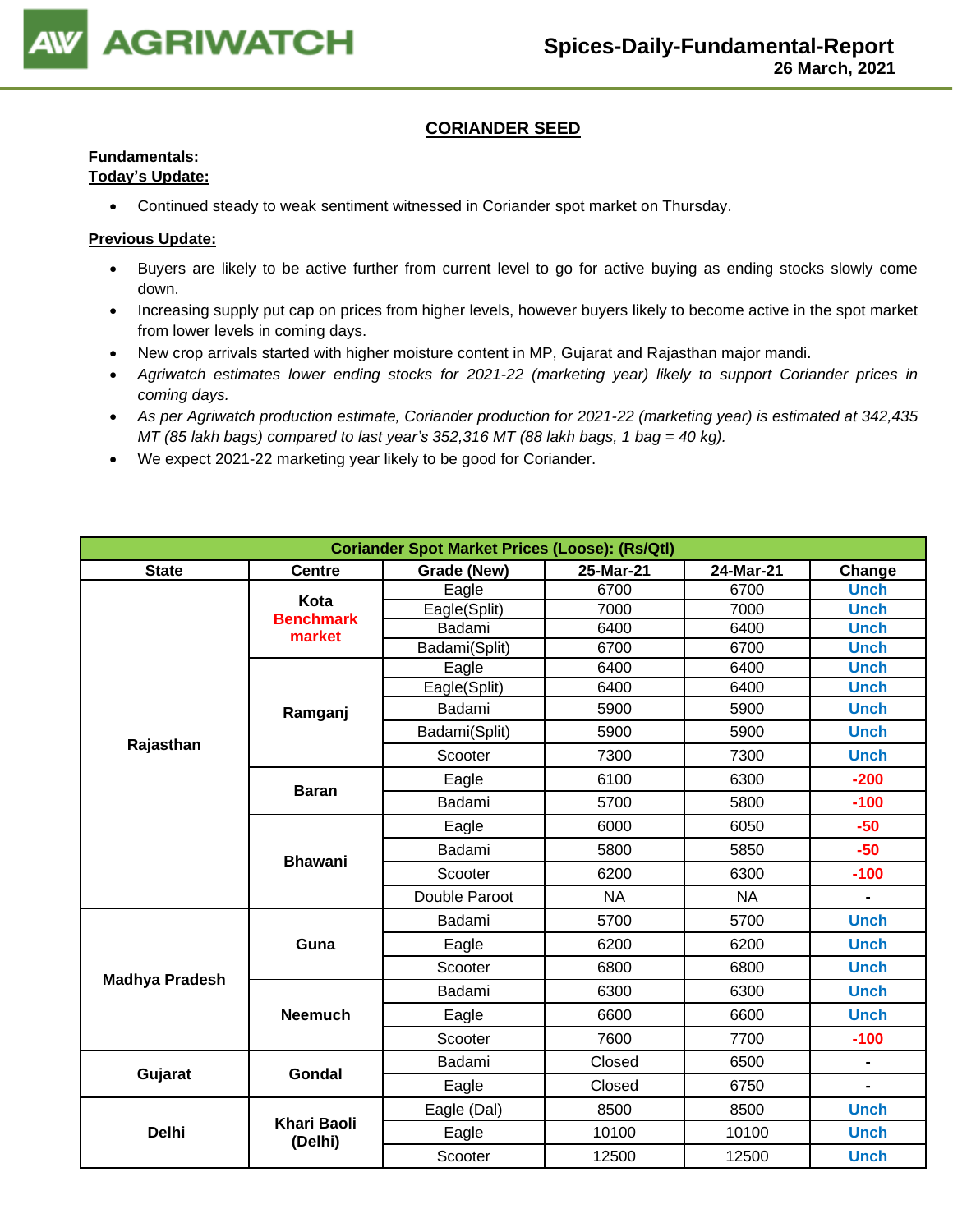

 **26 March, 2021**

| Arrival & Off-take in bags (1 bag = 40 kg) |                |                  |           |           |             |  |  |
|--------------------------------------------|----------------|------------------|-----------|-----------|-------------|--|--|
| <b>State</b>                               |                | <b>Centre</b>    | 25-Mar-21 | 24-Mar-21 | Change      |  |  |
|                                            | Kota           | Arrival          | 5000      | 5000      | <b>Unch</b> |  |  |
|                                            |                | Offtake          | 5000      | 5000      | <b>Unch</b> |  |  |
|                                            | Ramganj        | Arrival          | 20000     | 30000     | $-10000$    |  |  |
|                                            |                | Offtake<br>20000 |           | 30000     | $-10000$    |  |  |
| Rajasthan                                  | <b>Baran</b>   | Arrival          | 3000      | 4000      | $-1000$     |  |  |
|                                            |                | Offtake          | 3000      | 4000      | $-1000$     |  |  |
|                                            | <b>Bhawani</b> | Arrival          | 1000      | 2000      | $-1000$     |  |  |
|                                            |                | Offtake          | 1000      | 2000      | $-1000$     |  |  |
|                                            | Guna           | Arrival          | 10000     | 20000     | $-10000$    |  |  |
|                                            |                | Offtake          | 10000     | 20000     | $-10000$    |  |  |
| <b>Madhya Pradesh</b>                      | <b>Neemuch</b> | Arrival          | 1500      | 1500      | <b>Unch</b> |  |  |
|                                            |                | Offtake          | 1500      | 1500      | <b>Unch</b> |  |  |

## **NCDEX-FUTURES MARKET**

| <b>Coriander</b> |       |      |      |      |              |        |             |       |           |
|------------------|-------|------|------|------|--------------|--------|-------------|-------|-----------|
| <b>Contract</b>  | +/-\$ | Open | High | Low  | <b>Close</b> | Volume | Vol. Change | ΟI    | OI Change |
| Apr-21           | 250   | 6952 | 7208 | 6948 | 7182         | 1.580  | 85          | 6.230 | -140      |
| $May-21$         | 208   | 7028 | 7260 | 7028 | 7230         | 1.045  | 415         | 3,055 | 285       |
| <b>Jun-21</b>    |       |      |      |      |              |        |             |       |           |

| <b>Spread</b> | <b>Apr-21</b> | $Mav-21$ | <b>Jun-21</b>            |
|---------------|---------------|----------|--------------------------|
| <b>Basis</b>  | $-482$        |          |                          |
| Apr-21        |               | 48       |                          |
| $May-21$      |               |          | $\overline{\phantom{a}}$ |

NB: Spread was done by taking Spot prices of Average quality prices at Kota. Basis = Spot prices– Near month futures

#### **NCDEX- STOCK POSITION**

| <b>Stocks</b>                                  | <b>Demat</b> | <b>In-Process</b> | Total          |  |  |  |
|------------------------------------------------|--------------|-------------------|----------------|--|--|--|
|                                                | 24.03.2021   | 24.03.2021        | 24.03.2021     |  |  |  |
| <b>Baran</b>                                   |              |                   | $\sim$         |  |  |  |
| Gondal                                         | 1097         | 580               | 1677           |  |  |  |
| Kota                                           | 435          |                   | 445            |  |  |  |
| Ramganj                                        | -            |                   | $\blacksquare$ |  |  |  |
| $\mathbf{A}$ and $\mathbf{A}$ and $\mathbf{A}$ |              |                   |                |  |  |  |

(**Quantity in MT)**

## **NCDEX Coriander EED Wise Stock Position Qty in MT on 22nd March, 2021**

| <b>EED</b>   | <b>Gondal</b> | Kota          | Ramgani Mandi | Total |
|--------------|---------------|---------------|---------------|-------|
| $10-Sep-21$  | 467           | 405           | $- -$         | 872   |
| $10-0ct-21$  | 361           | $\sim$ $\sim$ | $\sim$ $\sim$ | 361   |
| <b>Total</b> | 828           | 405           | $- -$         | 1233  |

**\*EDD** – Exchange Deliverable Date